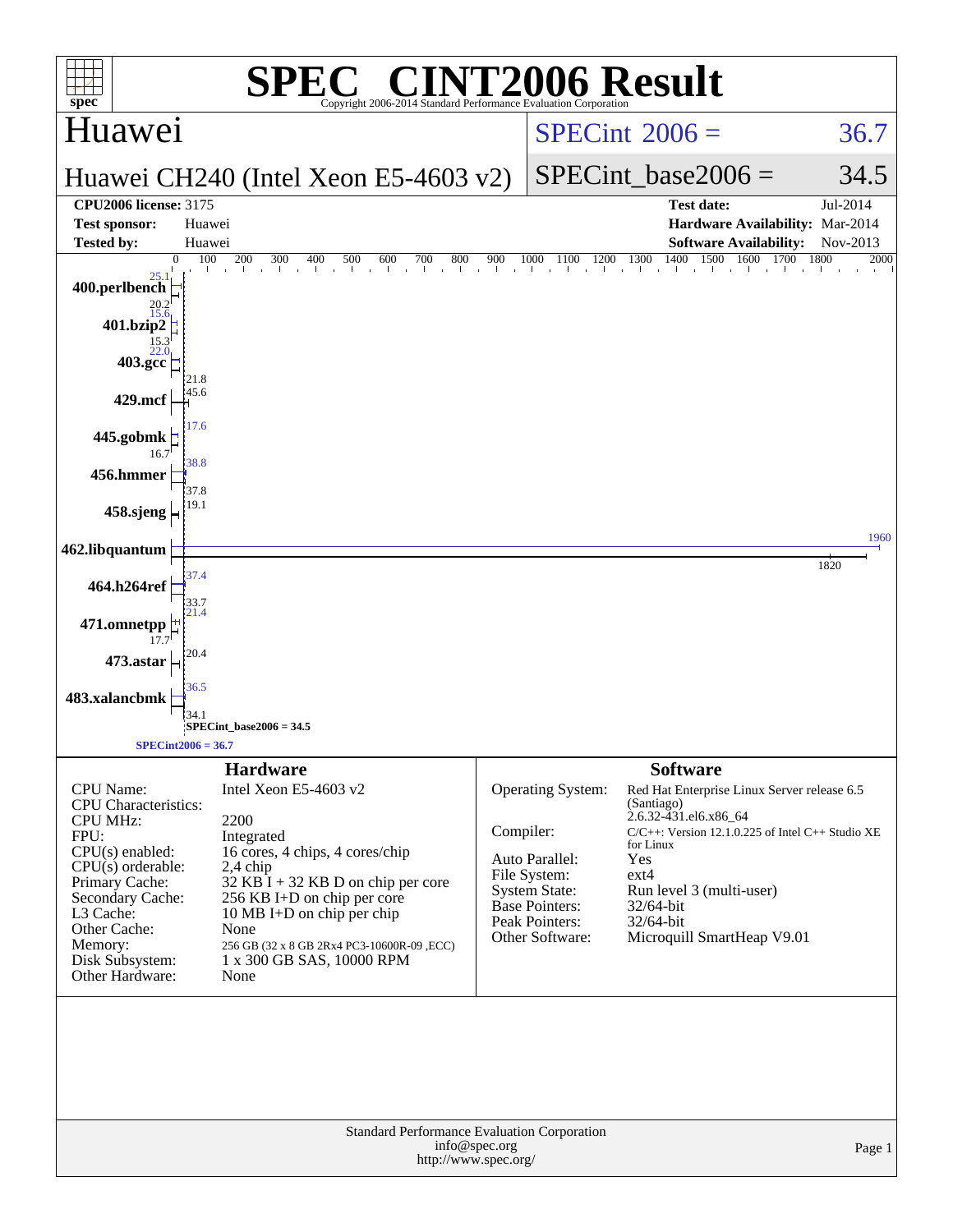

## Huawei

# $SPECint2006 = 36.7$  $SPECint2006 = 36.7$

Huawei CH240 (Intel Xeon E5-4603 v2)

SPECint base2006 =  $34.5$ 

**[CPU2006 license:](http://www.spec.org/auto/cpu2006/Docs/result-fields.html#CPU2006license)** 3175 **[Test date:](http://www.spec.org/auto/cpu2006/Docs/result-fields.html#Testdate)** Jul-2014

**[Test sponsor:](http://www.spec.org/auto/cpu2006/Docs/result-fields.html#Testsponsor)** Huawei **[Hardware Availability:](http://www.spec.org/auto/cpu2006/Docs/result-fields.html#HardwareAvailability)** Mar-2014 **[Tested by:](http://www.spec.org/auto/cpu2006/Docs/result-fields.html#Testedby)** Huawei **[Software Availability:](http://www.spec.org/auto/cpu2006/Docs/result-fields.html#SoftwareAvailability)** Nov-2013

### **[Results Table](http://www.spec.org/auto/cpu2006/Docs/result-fields.html#ResultsTable)**

|                                                                                                          | <b>Base</b>    |       |                |       |                | <b>Peak</b> |                |              |                |              |                |              |
|----------------------------------------------------------------------------------------------------------|----------------|-------|----------------|-------|----------------|-------------|----------------|--------------|----------------|--------------|----------------|--------------|
| <b>Benchmark</b>                                                                                         | <b>Seconds</b> | Ratio | <b>Seconds</b> | Ratio | <b>Seconds</b> | Ratio       | <b>Seconds</b> | <b>Ratio</b> | <b>Seconds</b> | <b>Ratio</b> | <b>Seconds</b> | <b>Ratio</b> |
| $ 400$ .perlbench                                                                                        | 483            | 20.2  | 483            | 20.2  | 484            | 20.2        | 389            | 25.1         | 390            | 25.0         | 389            | 25.1         |
| 401.bzip2                                                                                                | 631            | 15.3  | 632            | 15.3  | 632            | 15.3        | 619            | 15.6         | 619            | 15.6         | 619            | 15.6         |
| $403.\text{gcc}$                                                                                         | 370            | 21.7  | 369            | 21.8  | 370            | 21.8        | 366            | 22.0         | 366            | 22.0         | 374            | 21.5         |
| $429$ mcf                                                                                                | 200            | 45.6  | 199            | 45.9  | 200            | 45.6        | 200            | 45.6         | 199            | 45.9         | 200            | 45.6         |
| $445$ .gobmk                                                                                             | 629            | 16.7  | 628            | 16.7  | 628            | 16.7        | 598            | 17.6         | 598            | 17.5         | 598            | 17.6         |
| $ 456$ .hmmer                                                                                            | 247            | 37.8  | 247            | 37.7  | 247            | 37.8        | 240            | 38.8         | 245            | 38.          | 240            | 38.8         |
| $458$ .sjeng                                                                                             | 632            | 19.1  | 633            | 19.1  | 632            | 19.1        | 632            | 19.1         | 633            | 19.          | 632            | 19.1         |
| 462.libquantum                                                                                           | 11.4           | 1820  | 11.4           | 1820  | 10.8           | 1930        | 10.6           | 1960         | 10.6           | 1960         | 10.6           | 1960         |
| 464.h264ref                                                                                              | 657            | 33.7  | 656            | 33.7  | 656            | 33.7        | 593            | 37.3         | 592            | 37.4         | 592            | 37.4         |
| 471.omnetpp                                                                                              | 353            | 17.7  | 354            | 17.7  | 354            | 17.7        | 291            | 21.5         | 558            | 11.2         | 293            | 21.4         |
| $473.$ astar                                                                                             | 343            | 20.5  | 344            | 20.4  | 343            | 20.4        | 343            | 20.5         | 344            | 20.4         | 343            | 20.4         |
| 483.xalancbmk                                                                                            | 202            | 34.2  | 204            | 33.9  | 202            | 34.1        | 189            | 36.5         | 190            | 36.4         | 189            | 36.5         |
| Decute conceal in the order in which they were my<br>Dold underlined text indicates a madian measurement |                |       |                |       |                |             |                |              |                |              |                |              |

Results appear in the [order in which they were run.](http://www.spec.org/auto/cpu2006/Docs/result-fields.html#RunOrder) Bold underlined text [indicates a median measurement.](http://www.spec.org/auto/cpu2006/Docs/result-fields.html#Median)

### **[Operating System Notes](http://www.spec.org/auto/cpu2006/Docs/result-fields.html#OperatingSystemNotes)**

Stack size set to unlimited using "ulimit -s unlimited"

### **[Platform Notes](http://www.spec.org/auto/cpu2006/Docs/result-fields.html#PlatformNotes)**

Standard Performance Evaluation Corporation BIOS configuration: Set Intel HT Technology Disable Sysinfo program /spec/config/sysinfo.rev6800 \$Rev: 6800 \$ \$Date:: 2011-10-11 #\$ 6f2ebdff5032aaa42e583f96b07f99d3 running on localhost.localdomain Thu Jul 3 16:16:29 2014 This section contains SUT (System Under Test) info as seen by some common utilities. To remove or add to this section, see: <http://www.spec.org/cpu2006/Docs/config.html#sysinfo> From /proc/cpuinfo model name : Intel(R) Xeon(R) CPU E5-4603 v2 @ 2.20GHz 4 "physical id"s (chips) 16 "processors" cores, siblings (Caution: counting these is hw and system dependent. The following excerpts from /proc/cpuinfo might not be reliable. Use with caution.) cpu cores : 4 siblings : 4 physical 0: cores 0 1 2 3 physical 1: cores 0 1 2 3 physical 2: cores 0 1 2 3 physical 3: cores 0 1 2 3 Continued on next page

[info@spec.org](mailto:info@spec.org) <http://www.spec.org/>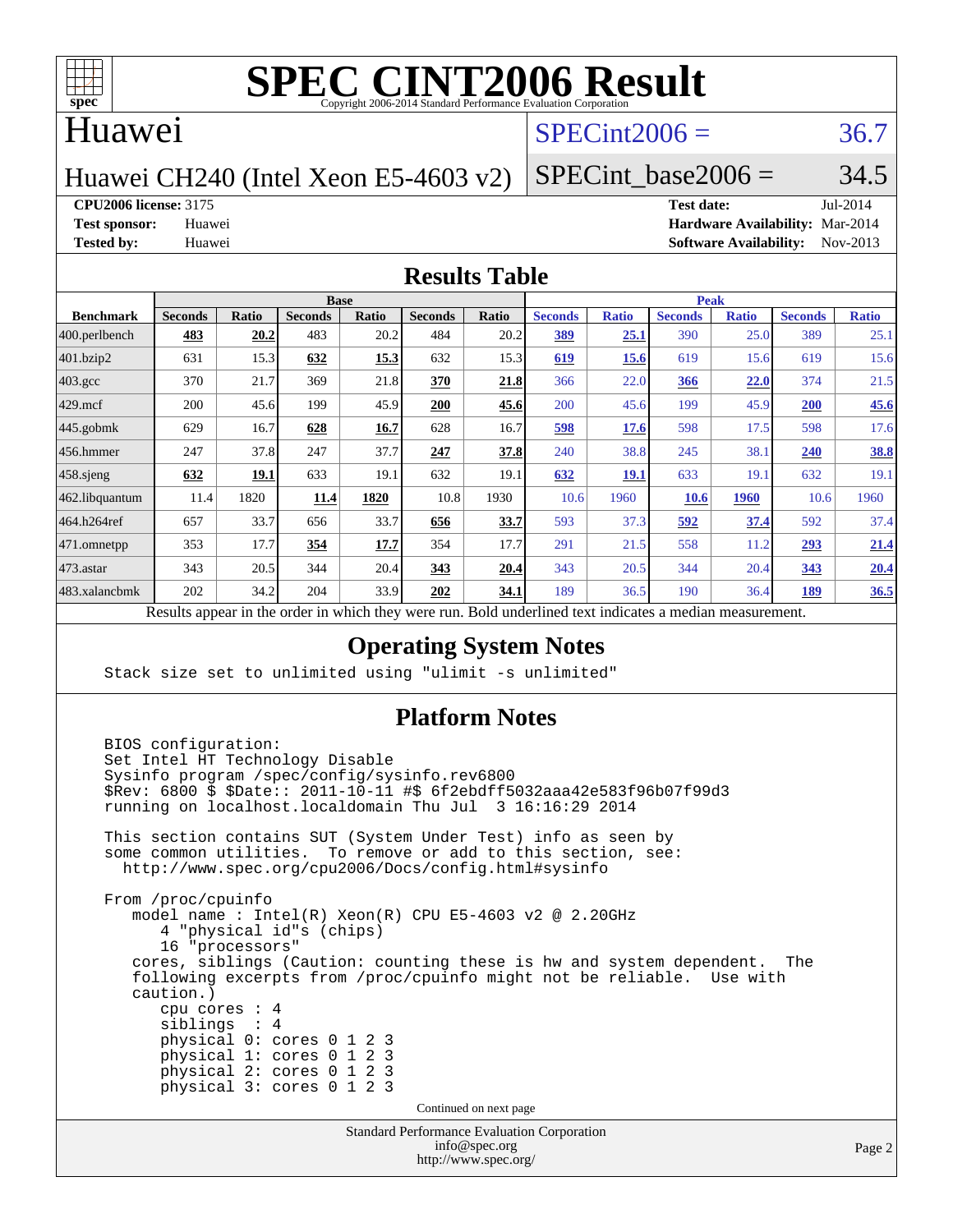

## Huawei

 $SPECint2006 = 36.7$  $SPECint2006 = 36.7$ 

Huawei CH240 (Intel Xeon E5-4603 v2)

SPECint base2006 =  $34.5$ 

| <b>Test sponsor:</b> | Huawei |
|----------------------|--------|
| <b>Tested by:</b>    | Huawei |

**[CPU2006 license:](http://www.spec.org/auto/cpu2006/Docs/result-fields.html#CPU2006license)** 3175 **[Test date:](http://www.spec.org/auto/cpu2006/Docs/result-fields.html#Testdate)** Jul-2014 **[Hardware Availability:](http://www.spec.org/auto/cpu2006/Docs/result-fields.html#HardwareAvailability)** Mar-2014 **[Software Availability:](http://www.spec.org/auto/cpu2006/Docs/result-fields.html#SoftwareAvailability)** Nov-2013

### **[Platform Notes \(Continued\)](http://www.spec.org/auto/cpu2006/Docs/result-fields.html#PlatformNotes)**

cache size : 10240 KB

 From /proc/meminfo MemTotal: 264479480 kB HugePages\_Total: 0<br>Hugepagesize: 2048 kB Hugepagesize:

 /usr/bin/lsb\_release -d Red Hat Enterprise Linux Server release 6.5 (Santiago)

From /etc/\*release\* /etc/\*version\*

 redhat-release: Red Hat Enterprise Linux Server release 6.5 (Santiago) system-release: Red Hat Enterprise Linux Server release 6.5 (Santiago) system-release-cpe: cpe:/o:redhat:enterprise\_linux:6server:ga:server

uname -a:

 Linux localhost.localdomain 2.6.32-431.el6.x86\_64 #1 SMP Sun Nov 10 22:19:54 EST 2013 x86\_64 x86\_64 x86\_64 GNU/Linux

run-level 3 Jul 3 15:43

SPEC is set to: /spec<br>Filesystem Type Type Size Used Avail Use% Mounted on<br>ext4 268G 73G 182G 29% / /dev/sda1 ext4 268G 73G 182G 29% /

 Additional information from dmidecode: Memory: 7x Hynix HMT31GR7AFR4C-H9 8 GB 1333 MHz 2 rank 25x Hynix HMT31GR7BFR4C-H9 8 GB 1333 MHz 2 rank

(End of data from sysinfo program)

### **[General Notes](http://www.spec.org/auto/cpu2006/Docs/result-fields.html#GeneralNotes)**

Environment variables set by runspec before the start of the run: KMP\_AFFINITY = "granularity=fine,compact,0,1" LD\_LIBRARY\_PATH = "/spec/libs/32:/spec/libs/64" OMP\_NUM\_THREADS = "16"

 Binaries compiled on a system with 2 x Xeon X5645 CPU + 16GB memory using RHEL 6.1 Transparent Huge Pages enabled with: echo always > /sys/kernel/mm/redhat\_transparent\_hugepage/enabled

# **[Base Compiler Invocation](http://www.spec.org/auto/cpu2006/Docs/result-fields.html#BaseCompilerInvocation)**

[C benchmarks](http://www.spec.org/auto/cpu2006/Docs/result-fields.html#Cbenchmarks): [icc -m64](http://www.spec.org/cpu2006/results/res2014q3/cpu2006-20140704-30341.flags.html#user_CCbase_intel_icc_64bit_f346026e86af2a669e726fe758c88044)

Continued on next page

Standard Performance Evaluation Corporation [info@spec.org](mailto:info@spec.org) <http://www.spec.org/>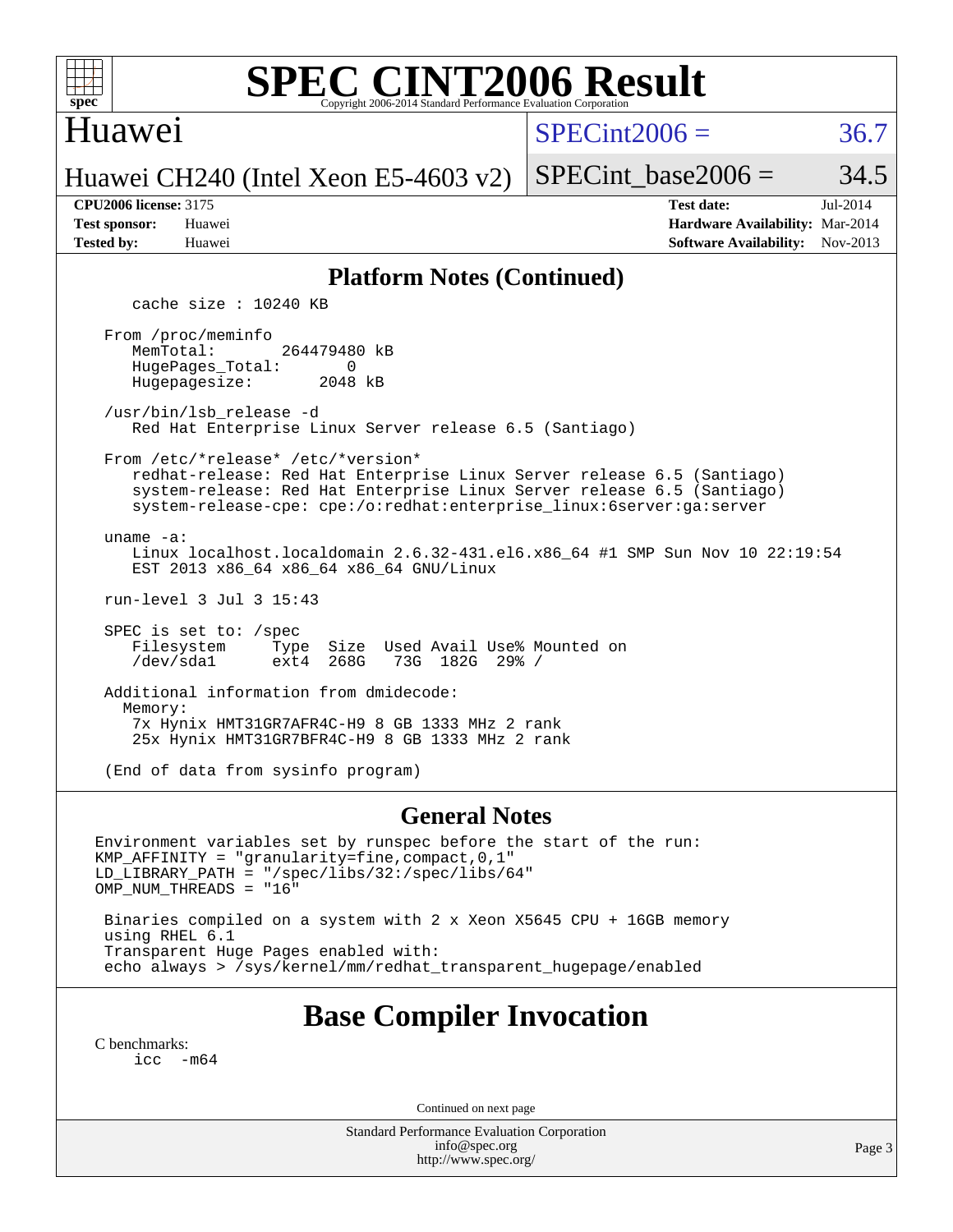| $spec^*$                                                                                                 | <b>SPEC CINT2006 Result</b><br>Copyright 2006-2014 Standard Performance Evaluation Corporation                                                                                                                                                                                                                                                                                                                                           |                         |                                                                  |                                                                                          |
|----------------------------------------------------------------------------------------------------------|------------------------------------------------------------------------------------------------------------------------------------------------------------------------------------------------------------------------------------------------------------------------------------------------------------------------------------------------------------------------------------------------------------------------------------------|-------------------------|------------------------------------------------------------------|------------------------------------------------------------------------------------------|
| Huawei                                                                                                   |                                                                                                                                                                                                                                                                                                                                                                                                                                          |                         | $SPECint2006 =$                                                  | 36.7                                                                                     |
|                                                                                                          | Huawei CH240 (Intel Xeon E5-4603 v2)                                                                                                                                                                                                                                                                                                                                                                                                     |                         | SPECint base2006 $=$                                             | 34.5                                                                                     |
| <b>CPU2006 license: 3175</b><br><b>Test sponsor:</b><br>Huawei<br><b>Tested by:</b><br>Huawei            |                                                                                                                                                                                                                                                                                                                                                                                                                                          |                         | <b>Test date:</b>                                                | Jul-2014<br>Hardware Availability: Mar-2014<br><b>Software Availability:</b><br>Nov-2013 |
|                                                                                                          |                                                                                                                                                                                                                                                                                                                                                                                                                                          |                         | <b>Base Compiler Invocation (Continued)</b>                      |                                                                                          |
| $C_{++}$ benchmarks:<br>$icpc$ $-m64$                                                                    |                                                                                                                                                                                                                                                                                                                                                                                                                                          |                         |                                                                  |                                                                                          |
|                                                                                                          | <b>Base Portability Flags</b>                                                                                                                                                                                                                                                                                                                                                                                                            |                         |                                                                  |                                                                                          |
|                                                                                                          | 400.perlbench: -DSPEC_CPU_LP64 -DSPEC_CPU_LINUX_X64<br>401.bzip2: -DSPEC_CPU_LP64<br>403.gcc: -DSPEC_CPU_LP64<br>429.mcf: -DSPEC_CPU_LP64<br>445.gobmk: -DSPEC_CPU_LP64<br>456.hmmer: -DSPEC_CPU_LP64<br>458.sjeng: -DSPEC_CPU_LP64<br>462.libquantum: -DSPEC_CPU_LP64 -DSPEC_CPU_LINUX<br>464.h264ref: -DSPEC_CPU_LP64<br>471.omnetpp: -DSPEC_CPU_LP64<br>473.astar: -DSPEC_CPU_LP64<br>483.xalancbmk: -DSPEC CPU LP64 -DSPEC CPU LINUX |                         |                                                                  |                                                                                          |
| C benchmarks:<br>$C_{++}$ benchmarks:                                                                    | <b>Base Optimization Flags</b><br>-xSSE4.2 -ipo -03 -no-prec-div -opt-prefetch -auto-p32<br>-Wl,-z,muldets -L/smartheap -lsmartheap64                                                                                                                                                                                                                                                                                                    |                         | -xSSE4.2 -ipo -03 -no-prec-div -parallel -opt-prefetch -auto-p32 |                                                                                          |
|                                                                                                          |                                                                                                                                                                                                                                                                                                                                                                                                                                          | <b>Base Other Flags</b> |                                                                  |                                                                                          |
| C benchmarks:                                                                                            |                                                                                                                                                                                                                                                                                                                                                                                                                                          |                         |                                                                  |                                                                                          |
|                                                                                                          | 403.gcc: -Dalloca=_alloca                                                                                                                                                                                                                                                                                                                                                                                                                |                         |                                                                  |                                                                                          |
| C benchmarks (except as noted below):<br>$-m64$<br>icc<br>400.perlbench: icc -m32<br>445.gobmk: icc -m32 | <b>Peak Compiler Invocation</b>                                                                                                                                                                                                                                                                                                                                                                                                          | Continued on next page  |                                                                  |                                                                                          |
|                                                                                                          | Standard Performance Evaluation Corporation                                                                                                                                                                                                                                                                                                                                                                                              | info@spec.org           |                                                                  |                                                                                          |
|                                                                                                          |                                                                                                                                                                                                                                                                                                                                                                                                                                          | http://www.spec.org/    |                                                                  | Page 4                                                                                   |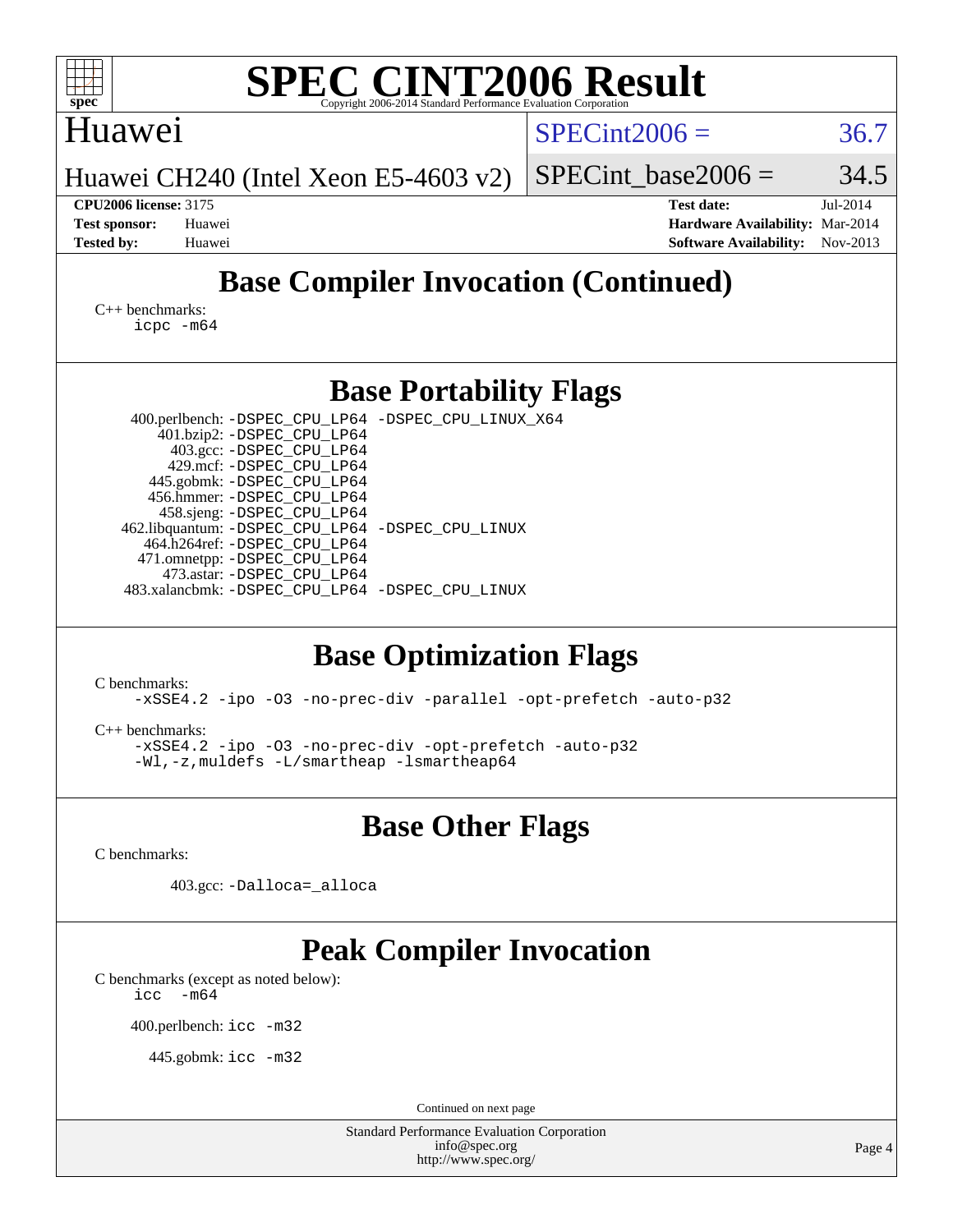

## Huawei

 $SPECint2006 = 36.7$  $SPECint2006 = 36.7$ 

Huawei CH240 (Intel Xeon E5-4603 v2)

SPECint base2006 =  $34.5$ 

**[CPU2006 license:](http://www.spec.org/auto/cpu2006/Docs/result-fields.html#CPU2006license)** 3175 **[Test date:](http://www.spec.org/auto/cpu2006/Docs/result-fields.html#Testdate)** Jul-2014 **[Test sponsor:](http://www.spec.org/auto/cpu2006/Docs/result-fields.html#Testsponsor)** Huawei **[Hardware Availability:](http://www.spec.org/auto/cpu2006/Docs/result-fields.html#HardwareAvailability)** Mar-2014 **[Tested by:](http://www.spec.org/auto/cpu2006/Docs/result-fields.html#Testedby)** Huawei **[Software Availability:](http://www.spec.org/auto/cpu2006/Docs/result-fields.html#SoftwareAvailability)** Nov-2013

# **[Peak Compiler Invocation \(Continued\)](http://www.spec.org/auto/cpu2006/Docs/result-fields.html#PeakCompilerInvocation)**

464.h264ref: [icc -m32](http://www.spec.org/cpu2006/results/res2014q3/cpu2006-20140704-30341.flags.html#user_peakCCLD464_h264ref_intel_icc_a6a621f8d50482236b970c6ac5f55f93)

[C++ benchmarks \(except as noted below\):](http://www.spec.org/auto/cpu2006/Docs/result-fields.html#CXXbenchmarksexceptasnotedbelow) [icpc -m32](http://www.spec.org/cpu2006/results/res2014q3/cpu2006-20140704-30341.flags.html#user_CXXpeak_intel_icpc_4e5a5ef1a53fd332b3c49e69c3330699)

473.astar: [icpc -m64](http://www.spec.org/cpu2006/results/res2014q3/cpu2006-20140704-30341.flags.html#user_peakCXXLD473_astar_intel_icpc_64bit_fc66a5337ce925472a5c54ad6a0de310)

# **[Peak Portability Flags](http://www.spec.org/auto/cpu2006/Docs/result-fields.html#PeakPortabilityFlags)**

 400.perlbench: [-DSPEC\\_CPU\\_LINUX\\_IA32](http://www.spec.org/cpu2006/results/res2014q3/cpu2006-20140704-30341.flags.html#b400.perlbench_peakCPORTABILITY_DSPEC_CPU_LINUX_IA32) 401.bzip2: [-DSPEC\\_CPU\\_LP64](http://www.spec.org/cpu2006/results/res2014q3/cpu2006-20140704-30341.flags.html#suite_peakPORTABILITY401_bzip2_DSPEC_CPU_LP64) 403.gcc: [-DSPEC\\_CPU\\_LP64](http://www.spec.org/cpu2006/results/res2014q3/cpu2006-20140704-30341.flags.html#suite_peakPORTABILITY403_gcc_DSPEC_CPU_LP64) 429.mcf: [-DSPEC\\_CPU\\_LP64](http://www.spec.org/cpu2006/results/res2014q3/cpu2006-20140704-30341.flags.html#suite_peakPORTABILITY429_mcf_DSPEC_CPU_LP64) 456.hmmer: [-DSPEC\\_CPU\\_LP64](http://www.spec.org/cpu2006/results/res2014q3/cpu2006-20140704-30341.flags.html#suite_peakPORTABILITY456_hmmer_DSPEC_CPU_LP64) 458.sjeng: [-DSPEC\\_CPU\\_LP64](http://www.spec.org/cpu2006/results/res2014q3/cpu2006-20140704-30341.flags.html#suite_peakPORTABILITY458_sjeng_DSPEC_CPU_LP64) 462.libquantum: [-DSPEC\\_CPU\\_LP64](http://www.spec.org/cpu2006/results/res2014q3/cpu2006-20140704-30341.flags.html#suite_peakPORTABILITY462_libquantum_DSPEC_CPU_LP64) [-DSPEC\\_CPU\\_LINUX](http://www.spec.org/cpu2006/results/res2014q3/cpu2006-20140704-30341.flags.html#b462.libquantum_peakCPORTABILITY_DSPEC_CPU_LINUX) 473.astar: [-DSPEC\\_CPU\\_LP64](http://www.spec.org/cpu2006/results/res2014q3/cpu2006-20140704-30341.flags.html#suite_peakPORTABILITY473_astar_DSPEC_CPU_LP64) 483.xalancbmk: [-DSPEC\\_CPU\\_LINUX](http://www.spec.org/cpu2006/results/res2014q3/cpu2006-20140704-30341.flags.html#b483.xalancbmk_peakCXXPORTABILITY_DSPEC_CPU_LINUX)

# **[Peak Optimization Flags](http://www.spec.org/auto/cpu2006/Docs/result-fields.html#PeakOptimizationFlags)**

[C benchmarks](http://www.spec.org/auto/cpu2006/Docs/result-fields.html#Cbenchmarks):

 $400.$ perlbench:  $-xSSE4$ .  $2(pass 2)$  -prof-qen(pass 1) [-ipo](http://www.spec.org/cpu2006/results/res2014q3/cpu2006-20140704-30341.flags.html#user_peakPASS2_CFLAGSPASS2_LDCFLAGS400_perlbench_f-ipo)(pass 2) [-O3](http://www.spec.org/cpu2006/results/res2014q3/cpu2006-20140704-30341.flags.html#user_peakPASS2_CFLAGSPASS2_LDCFLAGS400_perlbench_f-O3)(pass 2) [-no-prec-div](http://www.spec.org/cpu2006/results/res2014q3/cpu2006-20140704-30341.flags.html#user_peakPASS2_CFLAGSPASS2_LDCFLAGS400_perlbench_f-no-prec-div)(pass 2) [-prof-use](http://www.spec.org/cpu2006/results/res2014q3/cpu2006-20140704-30341.flags.html#user_peakPASS2_CFLAGSPASS2_LDCFLAGS400_perlbench_prof_use_bccf7792157ff70d64e32fe3e1250b55)(pass 2) [-opt-prefetch](http://www.spec.org/cpu2006/results/res2014q3/cpu2006-20140704-30341.flags.html#user_peakCOPTIMIZE400_perlbench_f-opt-prefetch) [-ansi-alias](http://www.spec.org/cpu2006/results/res2014q3/cpu2006-20140704-30341.flags.html#user_peakCOPTIMIZE400_perlbench_f-ansi-alias) 401.bzip2: [-xSSE4.2](http://www.spec.org/cpu2006/results/res2014q3/cpu2006-20140704-30341.flags.html#user_peakPASS2_CFLAGSPASS2_LDCFLAGS401_bzip2_f-xSSE42_f91528193cf0b216347adb8b939d4107)(pass 2) [-prof-gen](http://www.spec.org/cpu2006/results/res2014q3/cpu2006-20140704-30341.flags.html#user_peakPASS1_CFLAGSPASS1_LDCFLAGS401_bzip2_prof_gen_e43856698f6ca7b7e442dfd80e94a8fc)(pass 1) [-ipo](http://www.spec.org/cpu2006/results/res2014q3/cpu2006-20140704-30341.flags.html#user_peakPASS2_CFLAGSPASS2_LDCFLAGS401_bzip2_f-ipo)(pass 2) [-O3](http://www.spec.org/cpu2006/results/res2014q3/cpu2006-20140704-30341.flags.html#user_peakPASS2_CFLAGSPASS2_LDCFLAGS401_bzip2_f-O3)(pass 2) [-no-prec-div](http://www.spec.org/cpu2006/results/res2014q3/cpu2006-20140704-30341.flags.html#user_peakCOPTIMIZEPASS2_CFLAGSPASS2_LDCFLAGS401_bzip2_f-no-prec-div) [-prof-use](http://www.spec.org/cpu2006/results/res2014q3/cpu2006-20140704-30341.flags.html#user_peakPASS2_CFLAGSPASS2_LDCFLAGS401_bzip2_prof_use_bccf7792157ff70d64e32fe3e1250b55)(pass 2) [-auto-ilp32](http://www.spec.org/cpu2006/results/res2014q3/cpu2006-20140704-30341.flags.html#user_peakCOPTIMIZE401_bzip2_f-auto-ilp32) [-opt-prefetch](http://www.spec.org/cpu2006/results/res2014q3/cpu2006-20140704-30341.flags.html#user_peakCOPTIMIZE401_bzip2_f-opt-prefetch) [-ansi-alias](http://www.spec.org/cpu2006/results/res2014q3/cpu2006-20140704-30341.flags.html#user_peakCOPTIMIZE401_bzip2_f-ansi-alias) 403.gcc: [-xAVX](http://www.spec.org/cpu2006/results/res2014q3/cpu2006-20140704-30341.flags.html#user_peakCOPTIMIZE403_gcc_f-xAVX) [-ipo](http://www.spec.org/cpu2006/results/res2014q3/cpu2006-20140704-30341.flags.html#user_peakCOPTIMIZE403_gcc_f-ipo) [-O3](http://www.spec.org/cpu2006/results/res2014q3/cpu2006-20140704-30341.flags.html#user_peakCOPTIMIZE403_gcc_f-O3) [-no-prec-div](http://www.spec.org/cpu2006/results/res2014q3/cpu2006-20140704-30341.flags.html#user_peakCOPTIMIZE403_gcc_f-no-prec-div) [-inline-calloc](http://www.spec.org/cpu2006/results/res2014q3/cpu2006-20140704-30341.flags.html#user_peakCOPTIMIZE403_gcc_f-inline-calloc) [-opt-malloc-options=3](http://www.spec.org/cpu2006/results/res2014q3/cpu2006-20140704-30341.flags.html#user_peakCOPTIMIZE403_gcc_f-opt-malloc-options_13ab9b803cf986b4ee62f0a5998c2238) [-auto-ilp32](http://www.spec.org/cpu2006/results/res2014q3/cpu2006-20140704-30341.flags.html#user_peakCOPTIMIZE403_gcc_f-auto-ilp32)  $429$ .mcf: basepeak = yes 445.gobmk: [-xSSE4.2](http://www.spec.org/cpu2006/results/res2014q3/cpu2006-20140704-30341.flags.html#user_peakPASS2_CFLAGSPASS2_LDCFLAGS445_gobmk_f-xSSE42_f91528193cf0b216347adb8b939d4107)(pass 2) [-prof-gen](http://www.spec.org/cpu2006/results/res2014q3/cpu2006-20140704-30341.flags.html#user_peakPASS1_CFLAGSPASS1_LDCFLAGS445_gobmk_prof_gen_e43856698f6ca7b7e442dfd80e94a8fc)(pass 1) [-prof-use](http://www.spec.org/cpu2006/results/res2014q3/cpu2006-20140704-30341.flags.html#user_peakPASS2_CFLAGSPASS2_LDCFLAGS445_gobmk_prof_use_bccf7792157ff70d64e32fe3e1250b55)(pass 2) [-ansi-alias](http://www.spec.org/cpu2006/results/res2014q3/cpu2006-20140704-30341.flags.html#user_peakCOPTIMIZE445_gobmk_f-ansi-alias) 456.hmmer: [-xSSE4.2](http://www.spec.org/cpu2006/results/res2014q3/cpu2006-20140704-30341.flags.html#user_peakCOPTIMIZE456_hmmer_f-xSSE42_f91528193cf0b216347adb8b939d4107) [-ipo](http://www.spec.org/cpu2006/results/res2014q3/cpu2006-20140704-30341.flags.html#user_peakCOPTIMIZE456_hmmer_f-ipo) [-O3](http://www.spec.org/cpu2006/results/res2014q3/cpu2006-20140704-30341.flags.html#user_peakCOPTIMIZE456_hmmer_f-O3) [-no-prec-div](http://www.spec.org/cpu2006/results/res2014q3/cpu2006-20140704-30341.flags.html#user_peakCOPTIMIZE456_hmmer_f-no-prec-div) [-unroll2](http://www.spec.org/cpu2006/results/res2014q3/cpu2006-20140704-30341.flags.html#user_peakCOPTIMIZE456_hmmer_f-unroll_784dae83bebfb236979b41d2422d7ec2) [-auto-ilp32](http://www.spec.org/cpu2006/results/res2014q3/cpu2006-20140704-30341.flags.html#user_peakCOPTIMIZE456_hmmer_f-auto-ilp32) [-ansi-alias](http://www.spec.org/cpu2006/results/res2014q3/cpu2006-20140704-30341.flags.html#user_peakCOPTIMIZE456_hmmer_f-ansi-alias) 458.sjeng: basepeak = yes 462.libquantum: [-xAVX](http://www.spec.org/cpu2006/results/res2014q3/cpu2006-20140704-30341.flags.html#user_peakCOPTIMIZE462_libquantum_f-xAVX) [-ipo](http://www.spec.org/cpu2006/results/res2014q3/cpu2006-20140704-30341.flags.html#user_peakCOPTIMIZE462_libquantum_f-ipo) [-O3](http://www.spec.org/cpu2006/results/res2014q3/cpu2006-20140704-30341.flags.html#user_peakCOPTIMIZE462_libquantum_f-O3) [-no-prec-div](http://www.spec.org/cpu2006/results/res2014q3/cpu2006-20140704-30341.flags.html#user_peakCOPTIMIZE462_libquantum_f-no-prec-div) [-parallel](http://www.spec.org/cpu2006/results/res2014q3/cpu2006-20140704-30341.flags.html#user_peakCOPTIMIZE462_libquantum_f-parallel) [-opt-prefetch](http://www.spec.org/cpu2006/results/res2014q3/cpu2006-20140704-30341.flags.html#user_peakCOPTIMIZE462_libquantum_f-opt-prefetch) [-auto-p32](http://www.spec.org/cpu2006/results/res2014q3/cpu2006-20140704-30341.flags.html#user_peakCOPTIMIZE462_libquantum_f-auto-p32) Continued on next page

Standard Performance Evaluation Corporation [info@spec.org](mailto:info@spec.org) <http://www.spec.org/>